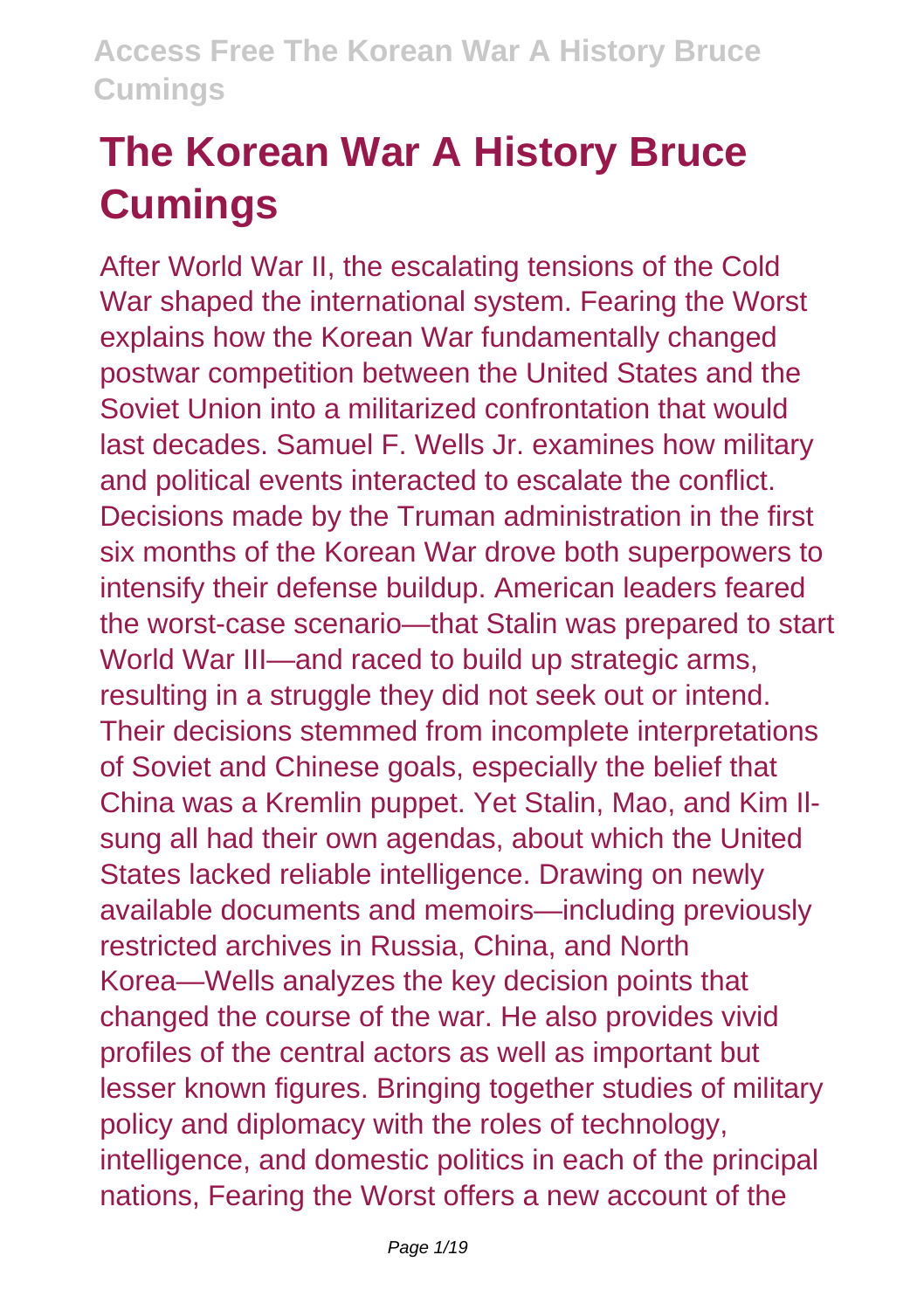Korean War and its lasting legacy.

Learning Asia history has never been easier! Special history books, like this, break down historical facts based on specific events. In this case, you'll be learning about the start and end of Korean War. What were the events that led to the war? How extensive were the effects of the damage? What happened after the end of the Korean War? Know the answers today!

"A chronicle of the extraordinary feats of heroism by Marines called on to do the impossible during the greatest battle of the Korean War."--Provided by publisher.

The Korean War, which began in 1950 and ended in 1953, is not considered one of the major wars of the twentieth century. However, in reality, it was profoundly impactful on global history. As an early crisis of the Cold War, it set important precedents for how conflicts would be handled during this era. But also, it has shaped Korea's history for more than half a century. Inside you will read about....... ? Korea before World War II ? The End of World War II and the Cold War Context ? The Korean War Begins ? The United States Enters the Korean War ? The Korean War Escalates ? Stalemate at the 38th Parallel ? After the War It was destructive, and brought many atrocities on both sides. What is more, still to this day, Korea remains divided along the 38th parallel, and the people of North and South Korea live very different lives.

This compelling photographic history examines the war in its entirety, from its causes and protagonists to the strategies, weapons and battles. Goldstein and Maihafer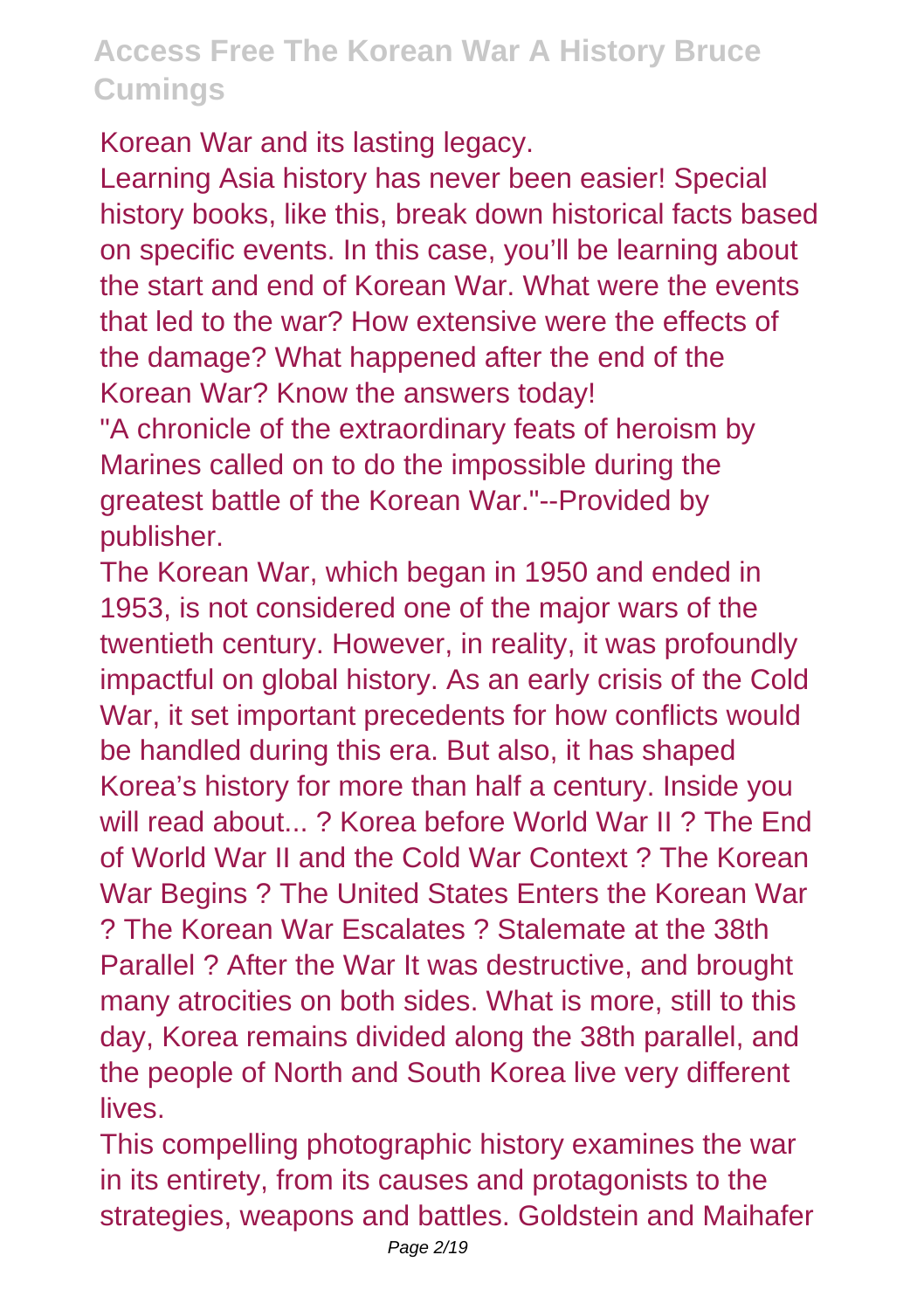have collected more than 450 vivid photographs, many never before seen by the general public. Published on the fiftieth anniversary of the Korean conflict, The Korean War remembers the experience of the American fighting man in "the forgotten war."

The Korean War (1950?53) began as a conflict between North Korea and South Korea and eventually involved the United States and nineteen other nations. An estimated three million people lost their lives during the war. For Americans who think that only GIs and their United Nations contingent comrades fought effectively, The Korean War will be a surprising introduction to the valor and sacrifice of the South Korean army. This comprehensive view of the war from the South Korean perspective has not been previously available in English translation.øThe Korean War comprises three volumes. Volume two continues the account of the progress of the war, paying particular attention to the diplomatic and strategic background of the decision by the Chinese to intervene in late 1950. The volume describes the painstaking preparation by the communist forces, who came close to overwhelming the South Korean and United Nations troops, and follows the course of the conflict through the allied counteroffensive in the spring of 1951 to the stalemate and armistice of June 1951. "A great journalist" raises troubling questions about the forgotten war in this courageous, controversial book—with a new introduction by Bruce Cumings (The Baltimore Sun). "Much about the Korean War is still hidden, and much will long remain hidden. I believe I have succeeded in throwing new light on its origins." —From the author's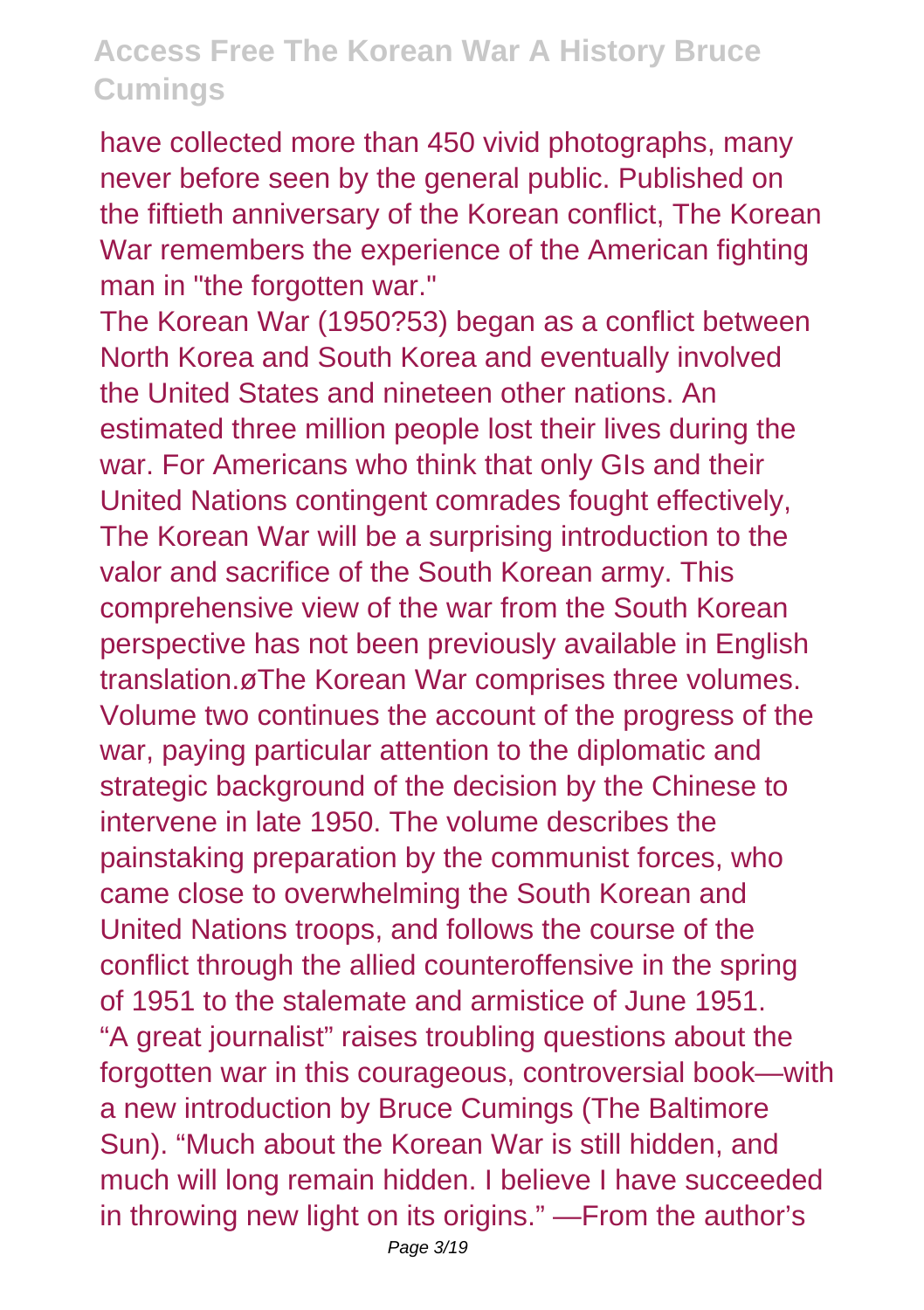preface In 1945 US troops arrived in Korea for what would become America's longest-lasting conflict. While history books claim without equivocation that the war lasted from 1950 to 1953, those who have actually served there know better. By closely analyzing US intelligence before June 25, 1950 (the war's official start), and the actions of key players like John Foster Dulles, General Douglas MacArthur, and Chiang Kaishek, the great investigative reporter I. F. Stone demolishes the official story of America's "forgotten war" by shedding new light on the tangled sequence of events that led to it. The Hidden History of the Korean War was first published in 1952—during the Korean War—and then republished during the Vietnam War. In the 1990s, documents from the former Soviet archives became available, further illuminating this controversial period in history.

This groundbreaking book takes a fresh look at the Korean War by considering the conflict from a Northeast Asian perspective. It highlights the connections of the war to earlier conflicts and examines its human impact on neighboring countries, It also considers the lasting consequences for the region's society and unsettled politics today.

The Korean War has been termed "The Forgotten War" or the "Unknown War." It is a conflict which never assumed the mythic character of the American Civil War or World War II. However, this book asserts, it would be impossible to understand the Cold War and indeed post 1945 global history without knowledge of the Korean War. Providing a history of the Korean peninsula before the war and including a detailed analysis of the fighting itself. The Korean War goes beyond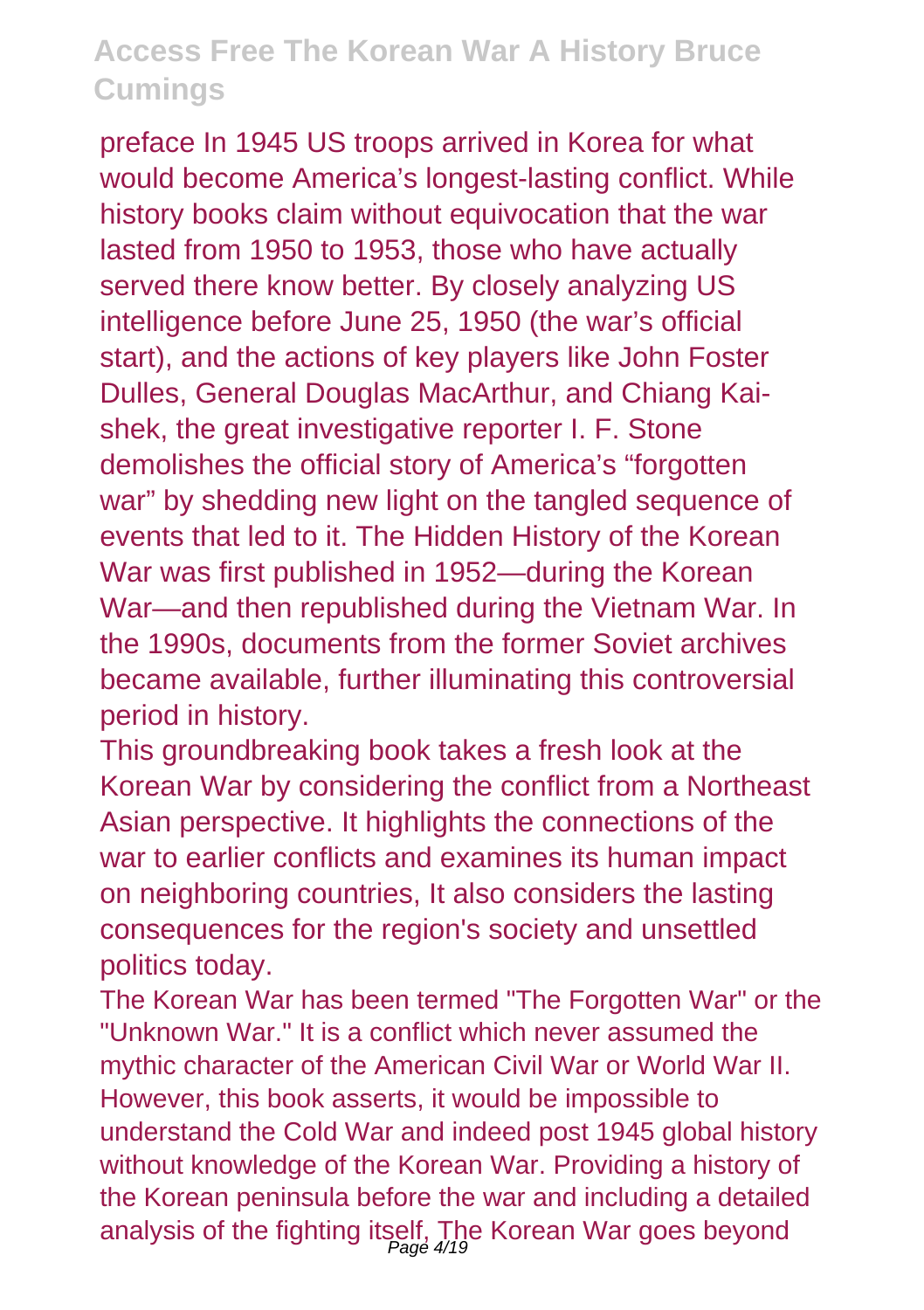the battlefield to deal with the war in the air, ground attack, and air evacuation. The study also evaluates the contributions of the UN naval forces, the impact of the war on various homefronts and issues such as defectors, opposition to the war, racial segregation and integration, POWs and the media. Recently-released Soviet documents are used to assess the role of China, the Soviet Union, North and South Korea and the allied forces in the conflict. This fascinating work offers a unique analysis of the Korean War and will be invaluable to students of twentieth-century history, particularly those concerned with American and Pacific history. The Korean War is the most comprehensive and detailed bibliography compiled to date on the American involvement in "The Forgotten War." In this revised and expanded second edition, Keith D. McFarland's clearly written annotations provide concise descriptions of more than 2,600 of the most important books, articles, and documents written in English on the conflict in Korea. Key topics include origins of the war; the political and military roles of North and South Korea, the United States, the Soviet Union, China, Great Britain, Canada, Australia, South Africa, Turkey, and other United Nations members; campaigns and battles; weapons and uniforms; and the military and diplomatic aspects of the war. Specific subjects are easy to find using the index organized by topic and author, making The Korean War a necessity for every academic or research library.

General Douglas MacArthur was highly skilled and world famous as a military commander. Under his leadership after World War II, Japan was rebuilt into a democratic ally. But during the Korean War, in defiance of President Harry S. Truman and the Joint Chiefs of Staff, he pushed for an aggressive confrontation with Communist China—a position intended to provoke a wider war, regardless of the consequences. While MacArthur aspired to stamp out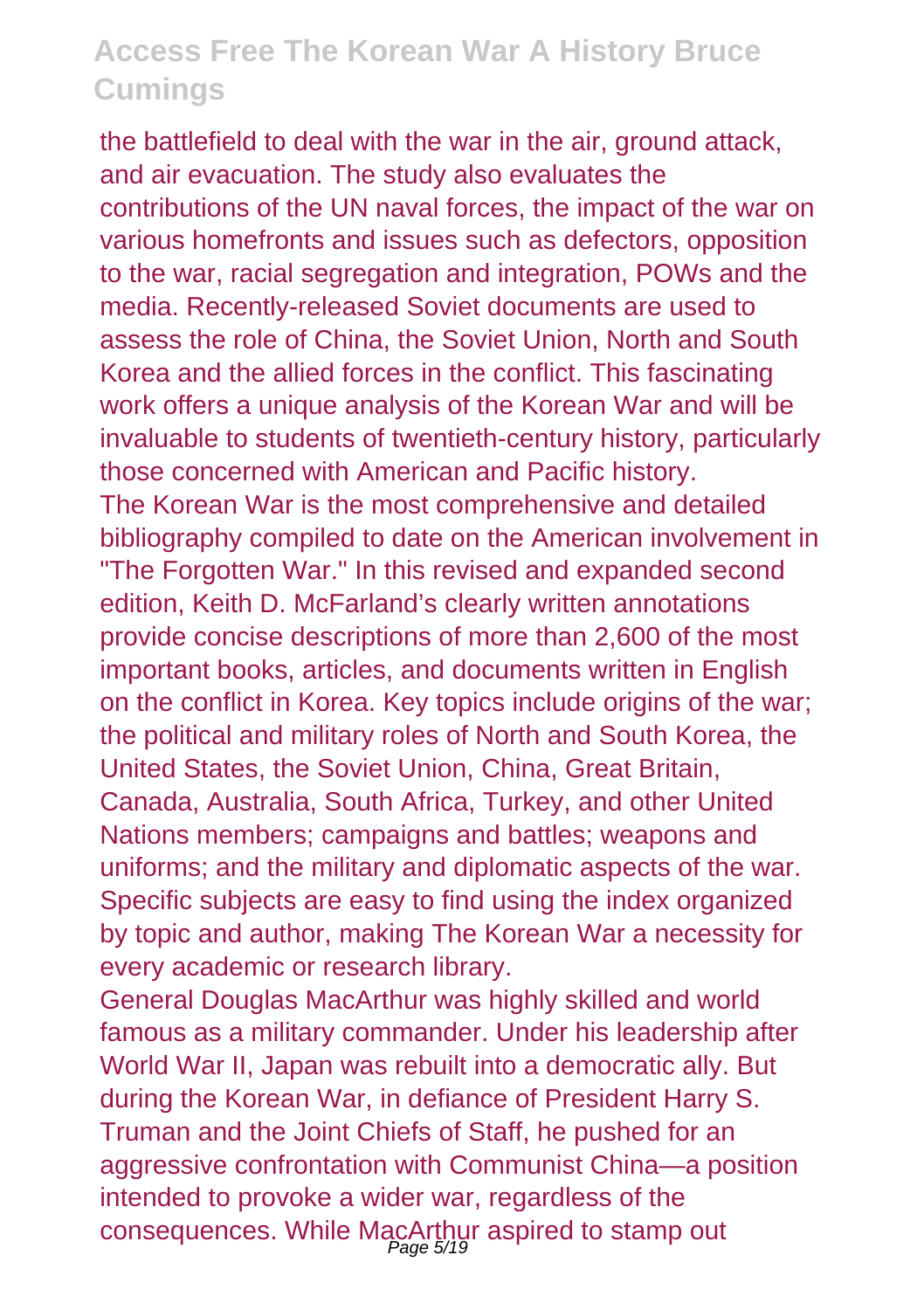Communism across the globe, Truman was much more concerned with containing the Soviet Union. The infamous clash between them was not only an epic turning point in history, but the ultimate struggle between civil and military power in the United States. While other U.S. generals have challenged presidential authority, no other military leader has ever so brazenly attempted to dictate national policy. In MacArthur's War, Bevin Alexander details MacArthur's battles, from the alliances he made with Republican leaders to the threatening ultimatum he delivered to China against orders—the action that led directly to his downfall. INCLUDES **PHOTOGRAPHS** 

A BRACING ACCOUNT OF A WAR THAT IS EITHER MISUNDERSTOOD, FORGOTTEN, OR WILLFULLY IGNORED. For Americans, it was a discrete conflict lasting from 1950 to 1953. But for the Asian world the Korean War was a generations-long struggle that still haunts contemporary events. With access to new evidence and secret materials from both here and abroad, including an archive of captured North Korean documents, Bruce Cumings reveals the war as it was actually fought. He describes its origin as a civil war, preordained long before the first shots were fired in June 1950 by lingering fury over Japan's occupation of Korea from 1910 to 1945. Cumings then shares the neglected history of America's post–World War II occupation of Korea, reveals untold stories of bloody insurgencies and rebellions, and tells of the United States officially entering the action on the side of the South, exposing as never before the appalling massacres and atrocities committed on all sides. Elegantly written and blisteringly honest, The Korean War is, like the war it illuminates, brief, devastating, and essential. Praise for The Korean War "A powerful revisionist history . . . a sobering corrective."—The New York Times "Worth reading . . . This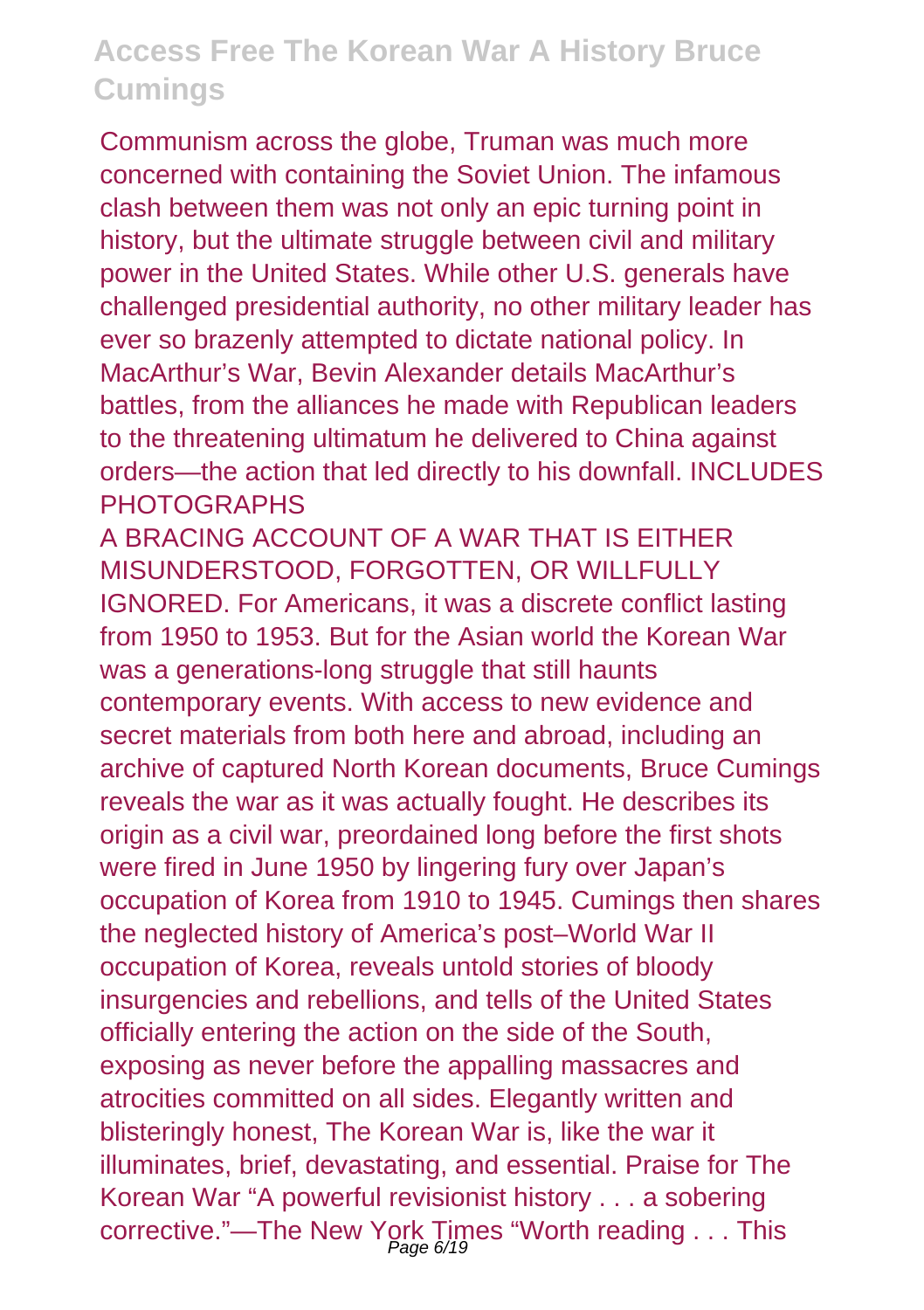work raises the question of what Korea can tell us about the outlook for Iraq and Afghanistan."—Financial Times "Wellsourced [and] elegantly presented."—The Wall Street Journal "Lets readers experience the Korean War from multiple perspectives, allowing them to choose different paths through history"--

A groundbreaking look at how the interrogation rooms of the Korean War set the stage for a new kind of battle—not over land but over human subjects Traditional histories of the Korean War have long focused on violations of the thirtyeighth parallel, the line drawn by American and Soviet officials in 1945 dividing the Korean peninsula. But The Interrogation Rooms of the Korean War presents an entirely new narrative, shifting the perspective from the boundaries of the battlefield to inside the interrogation room. Upending conventional notions of what we think of as geographies of military conflict, Monica Kim demonstrates how the Korean War evolved from a fight over territory to one over human interiority and the individual human subject, forging the template for the US wars of intervention that would predominate during the latter half of the twentieth century and beyond. Kim looks at how, during the armistice negotiations, the United States and their allies proposed a new kind of interrogation room: one in which POWs could exercise their "free will" and choose which country they would go to after the ceasefire. The global controversy that erupted exposed how interrogation rooms had become a flashpoint for the struggles between the ambitions of empire and the demands for decolonization, as the aim of interrogation was to produce subjects who attested to a nation's right to govern. The complex web of interrogators and prisoners—Japanese-American interrogators, Indian military personnel, Korean POWs and interrogators, and American POWs—that Kim uncovers contradicts the simple story in US popular memory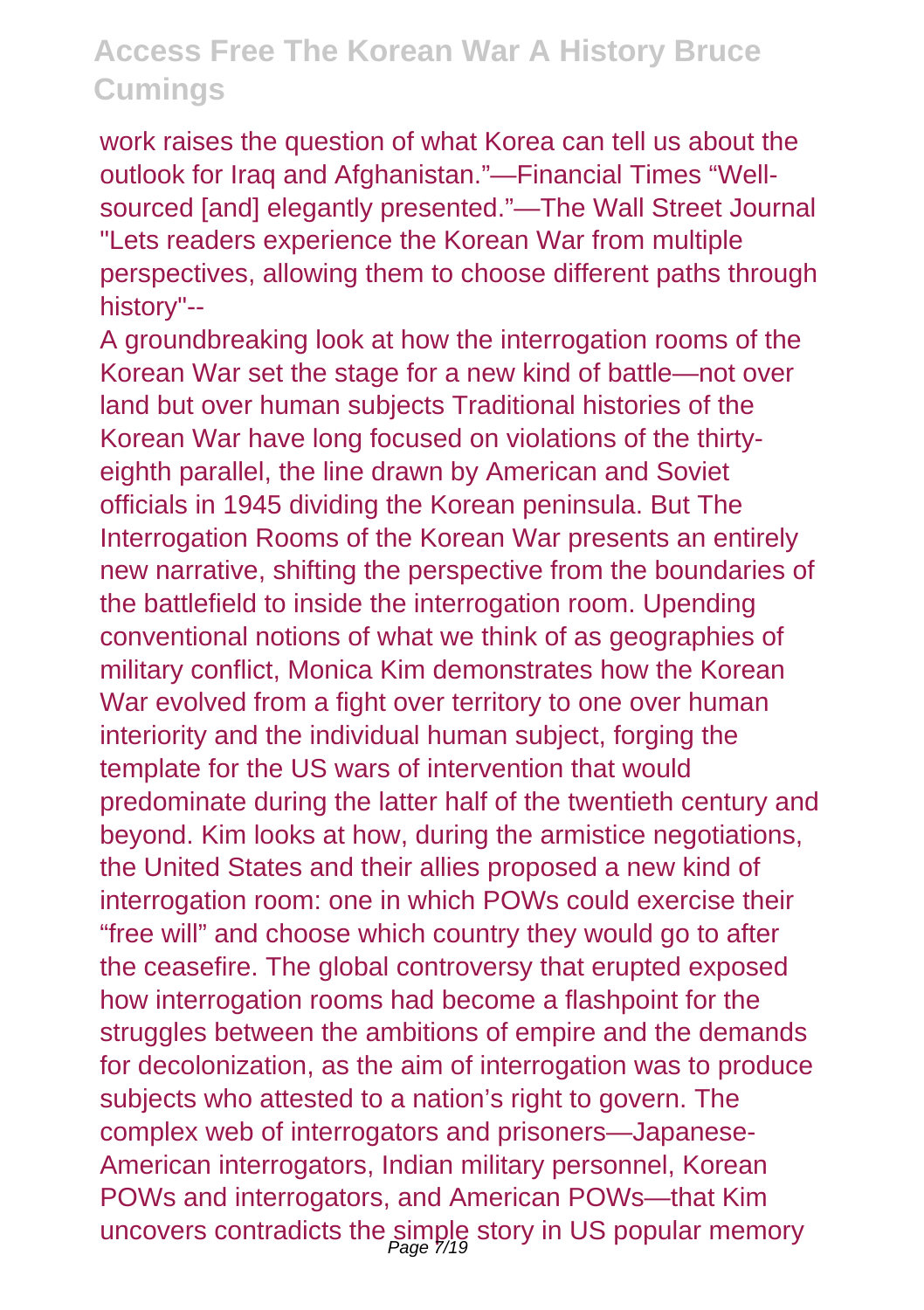of "brainwashing" during the Korean War. Bringing together a vast range of sources that track two generations of people moving between three continents, The Interrogation Rooms of the Korean War delves into an essential yet overlooked aspect of modern warfare in the twentieth century.

The Korean War was another significant point in history that not many know about. But, with this book, your child can learn all about this time period, and what it meant for society. Pick up a copy today to learn more about this and the impact this war had on society.

It was the first war we could not win. At no other time since World War II have two superpowers met in battle. Now Max Hastings, preeminent military historian takes us back to the bloody bitter struggle to restore South Korean independence after the Communist invasion of June 1950. Using personal accounts from interviews with more than 200 vets—including the Chinese—Hastings follows real officers and soldiers through the battles. He brilliantly captures the Cold War crisis at home—the strategies and politics of Truman, Acheson, Marshall, MacArthur, Ridgway, and Bradley—and shows what we should have learned in the war that was the prelude to Vietnam.

Wada Haruki, one of the world's leading scholars of the war, draws on archival and other primary sources in Russia, China, the United States, South Korea, Taiwan, and Japan to provide the first full understanding of the Korean War as an international conflict from the perspective of all the actors involved. Although sixty-five years have passed since the armistice, the Korean conflict has never really ended. Tensions remain high on the peninsula as Washington and Pyongyang, as well as Seoul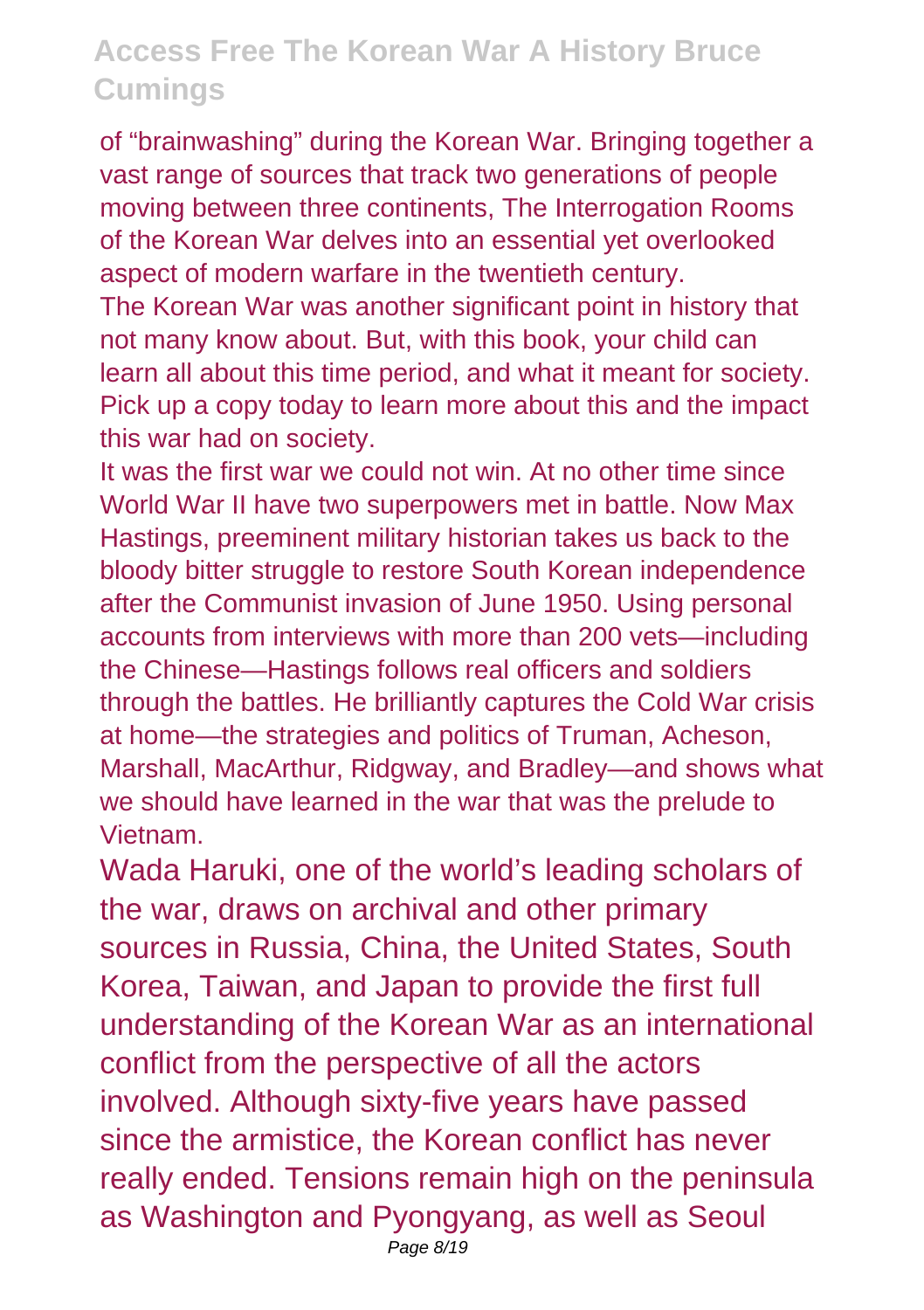and Pyongyang, continue to face off. It is even more timely now to address the origins of the Korean War, the nature of the confrontation, and the ways in which it affects the geopolitical landscape of Northeast Asia and the Pacific region. With his unmatched ability to draw on sources from every country involved, Wada paints a rich and full portrait of a conflict that continues to generate controversy. After World War II, the major powers faced social upheaval at home and anti-colonial wars around the globe. Alarmed by conflict in Korea that could change U.S.-Soviet relations from chilly to nuclear, ordinary people and policymakers created a fantasy of a bipolar Cold War world in which global and domestic order was paramount, Masuda Hajimu shows.

A revisionist account of the controversial war examines perspectives on both sides of the conflict while assessing its cultural contradictions and lasting influence, placing particular focus on the roles of McCarthyism and the media.

This pioneering volume navigates cultural memory of the Korean War through the lens of contemporary arts and film in South Korea for the last two decades. Cultural memory of the Korean War has been a subject of persistent controversy in the forging of South Korean postwar national and ideological identity. Applying the theoretical notion of "postmemory," this book examines the increasingly Page 9/19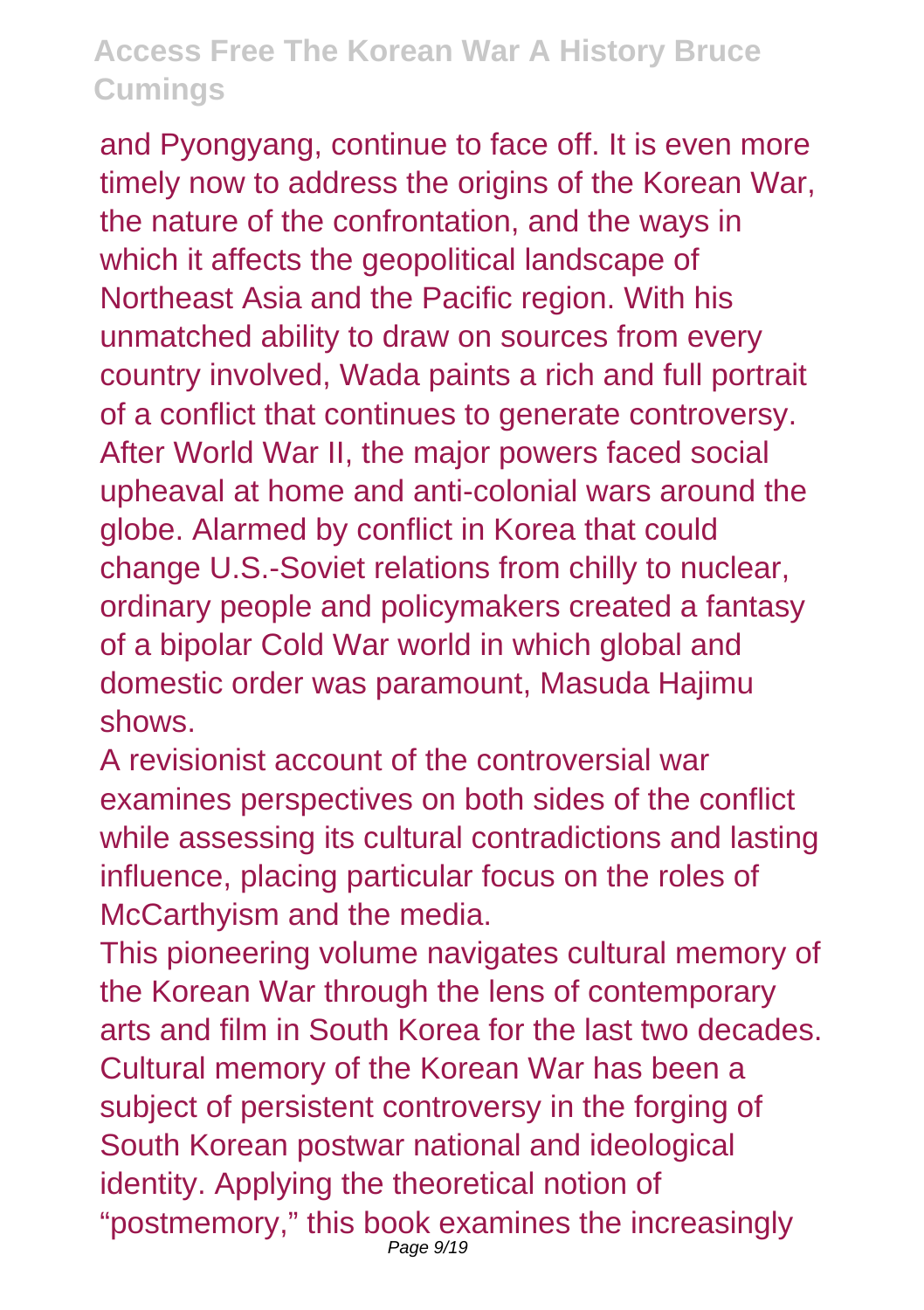diversified attitudes toward memories of the Korean War and Cold War from the late 1990s and onward, particularly in the demise of military dictatorships. Chapters consider efforts from younger generation artists and filmmakers to develop new ways of representing traumatic memories by refusing to confine themselves to the tragic experiences of survivors and victims. Extensively illustrated, this is one of the first volumes in English to provide an indepth analysis of work oriented around such themes from 12 renowned and provocative South Korean artists and filmmakers. This includes documentary photographs, participatory public arts, independent women's documentary films, and media installations. The Korean War and Postmemory Generation will appeal to students and scholars of film studies, contemporary art, and Korean history. The first comprehensive analysis of the Korean War and its enduring legacies through the lenses of intimate human and social experience.

This first truly international history of the Korean War argues that by its timing, its course, and its outcome it functioned as a substitute for World War III. Stueck draws on recently available materials from seven countries, plus the archives of the United Nations, presenting a detailed narrative of the diplomacy of the conflict and a broad assessment of its critical role in the Cold War. He emphasizes the contribution of the United Nations, which at several key points in the Page 10/19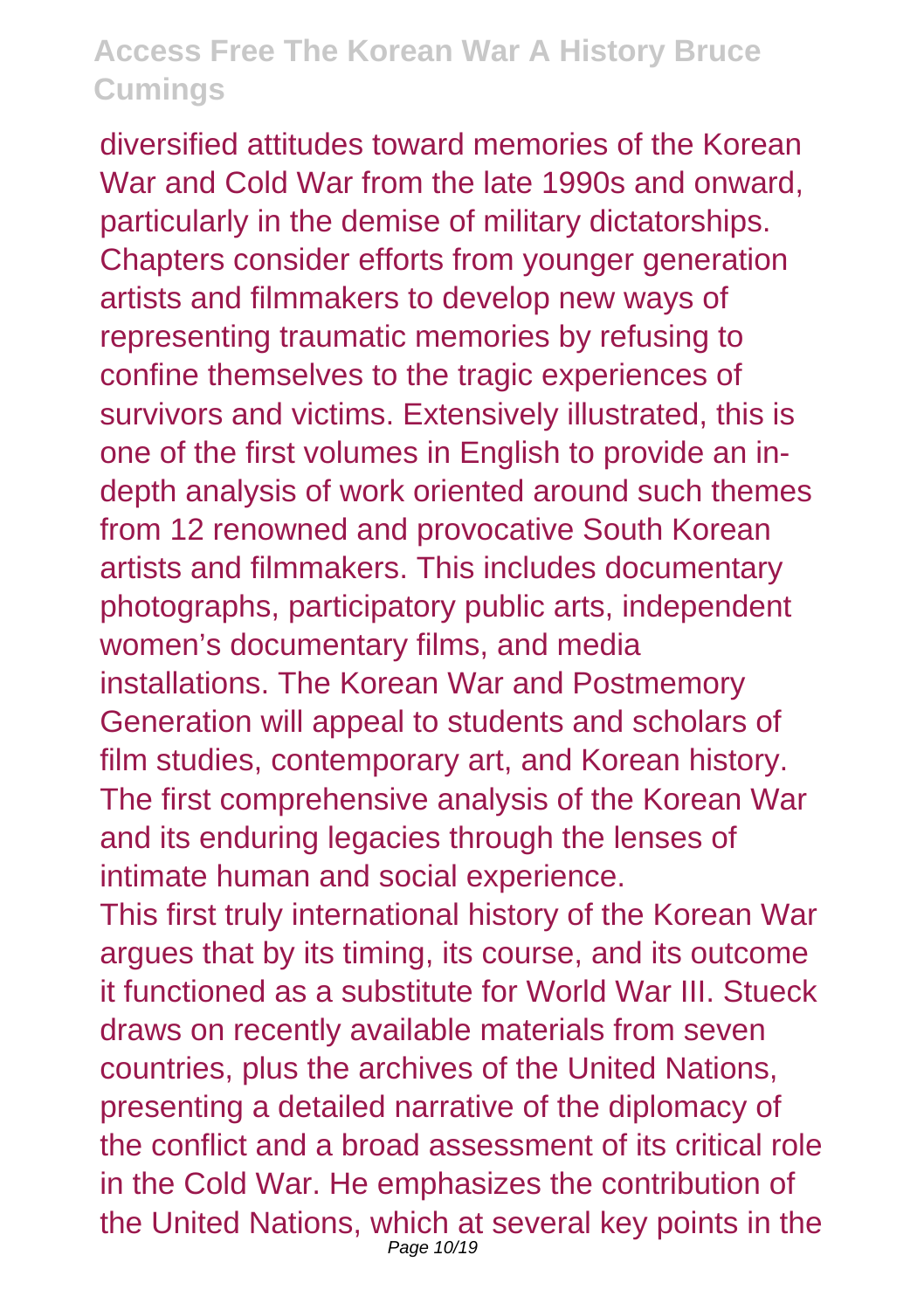conflict provided an important institutional framework within which less powerful nations were able to restrain the aggressive tendencies of the United States. In Stueck's view, contributors to the U.N. cause in Korea provided support not out of any abstract commitment to a universal system of collective security but because they saw an opportunity to influence U.S. policy. Chinese intervention in Korea in the fall of 1950 brought with it the threat of world war, but at that time and in other instances prior to the armistice in July 1953, America's NATO allies and Third World neutrals succeeded in curbing American adventurism. While conceding the tragic and brutal nature of the war, Stueck suggests that it helped to prevent the occurrence of an even more destructive conflict in Europe.

In contrast to the many books that use military, diplomatic, and historic language in analyzing the Korean War, this book takes a cultural approach that emphasizes the human dimension of the war, an approach that especially features Korean voices. There are chapters on Korean art on the war, translations into English of Korean poetry by Korean soldiers, and American soldier poetry on the war. There is a photographic essay on the war by combat journalist and Pulitzer Prize winning photographer Max Desfor. Another chapter includes and analyzes songs on the Korean War - Korean, American, and Page 11/19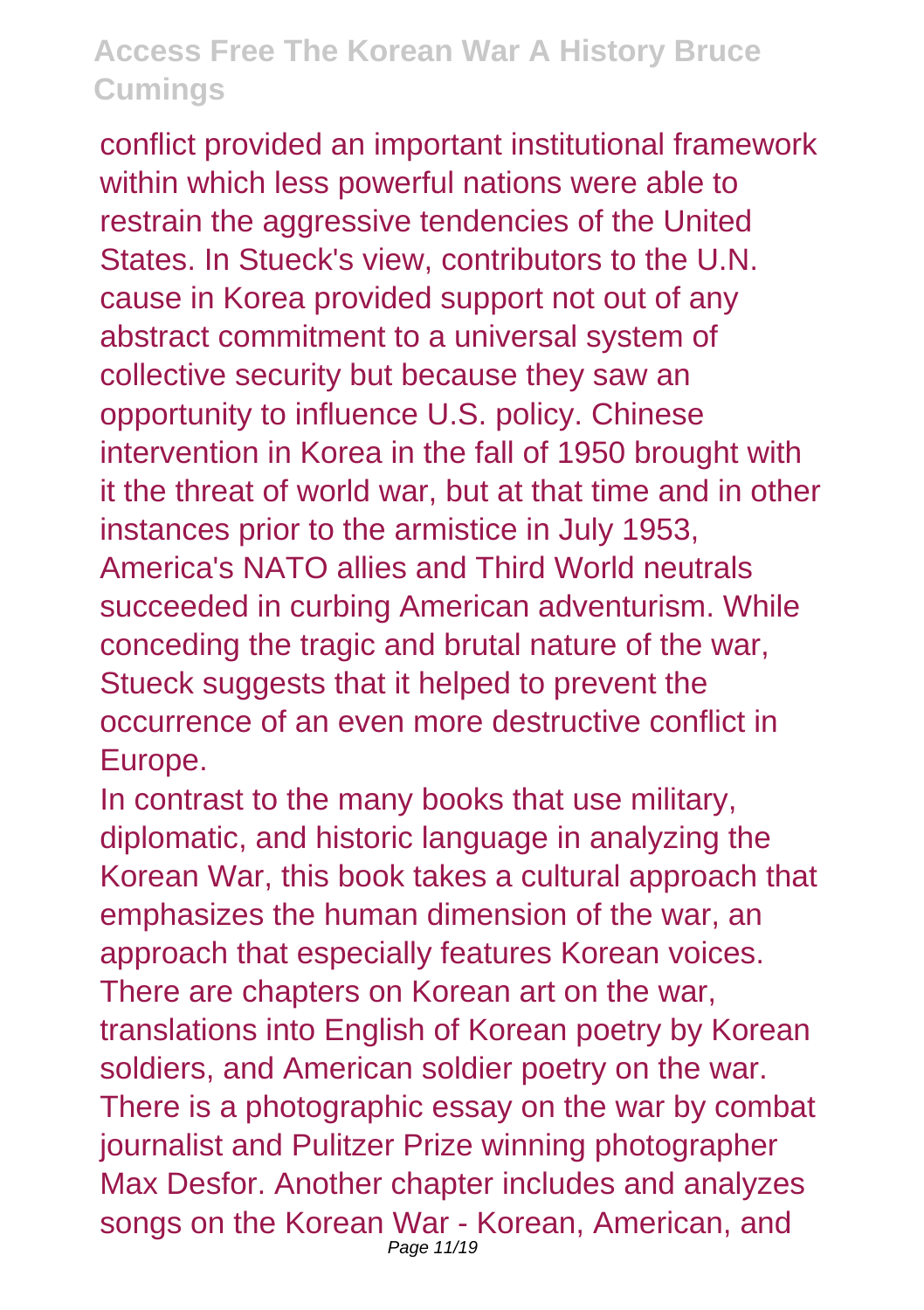Chinese - that illuminate the many complex memories of the war. There is a discussion of Korean films on the war and a chapter on Korean War POWs and their contested memories. More than any other nonfiction book on the war, this one shows us the human face of tragedy for Americans, Chinese, and most especially Koreans. June 2000 was the fiftieth anniversary of the outbreak of the Korean War; this moving volume is intended as a commemoration of it.

Presents a history and analysis of the Korean War, focusing on the contributions of the United Nations, diplomacy of the conflict, and its role in the Cold War.

This comprehensive historical dictionary contains a series of in-depth essays that describe the diplomatic, political, and military developments surrounding the Korean War. The volume concentrates on the period of conventional war from the North Korean invasion of South Korea in June 1950 through the signing of the armistice agreement on July 27, 1953, although key developments prior to the formal outbreak of hostilities also receive attention. Written by a distinguished group of contributors, the entries cover all of the significant people, controversies, military operations, and policy pronouncements of the era.

The description for this book. The Origins of the Korean War, Volume I: Liberation and the Emergence of Separate Regimes, 1945-1947, will be forthcoming. Summarizes the major events of the Korean War,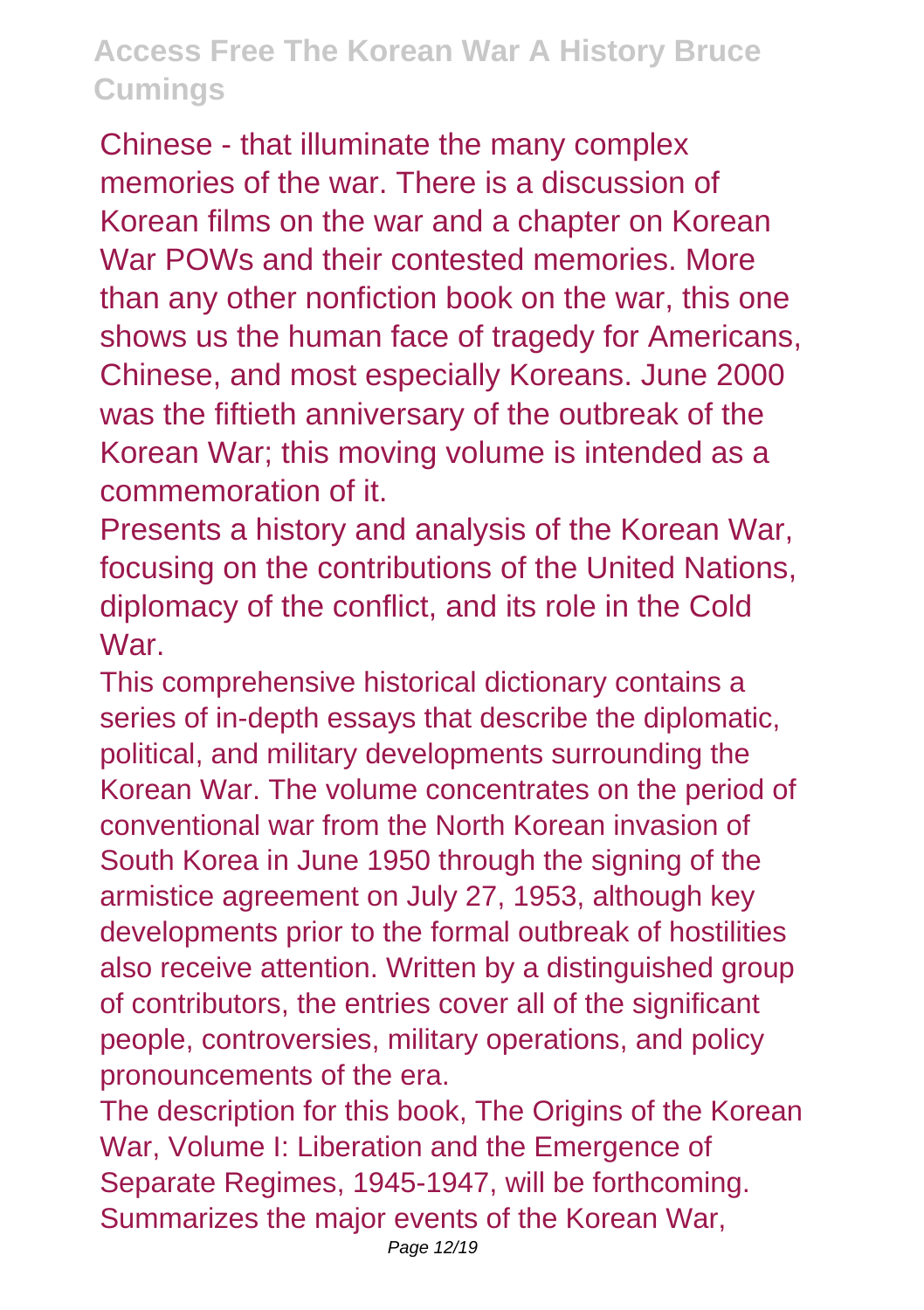surveys the world situation in the early 1950s, and details the war's effect on American domestic affairs Distributed for Yuksabipyungsa Press Bruce Cumings maintains in his classic account that the origin of the Korean War must be sought in the five-year period preceding the war, when Korea was dominated by widespread demands for political, economic, and social change. Making extensive use of Korean-language materials from North and South, and of classified documents, intelligence reports, and U.S. military sources, the author examines the background of postwar Korean politics and the arrival of American and Soviet troops in 1945. Cumings then analyzes Korean politics and American policies in Seoul as well as in the hinterlands. Arguing that the Korean War was civil and revolutionary in character, Cumings shows how the basic issues over which the war was fought were apparent immediately after Korea's liberation from colonial rule in 1945. These issues led to o the effective emergence of separate northern and southern regimes within a year, extensive political violence in the southern provinces, and preemptive American policies designed to create a bulwark against revolution in the South and Communism in the North.

This book examines relations between China and the Soviet Union during the 1950s, and provides an insight into Chinese thinking about the Korean War. This volume is based on a translation of Shen Zihua's best-selling Chinese-language book, which broke the mainland Chinese taboo on publishing non-heroic accounts of the Korean War.The author combined information detailed in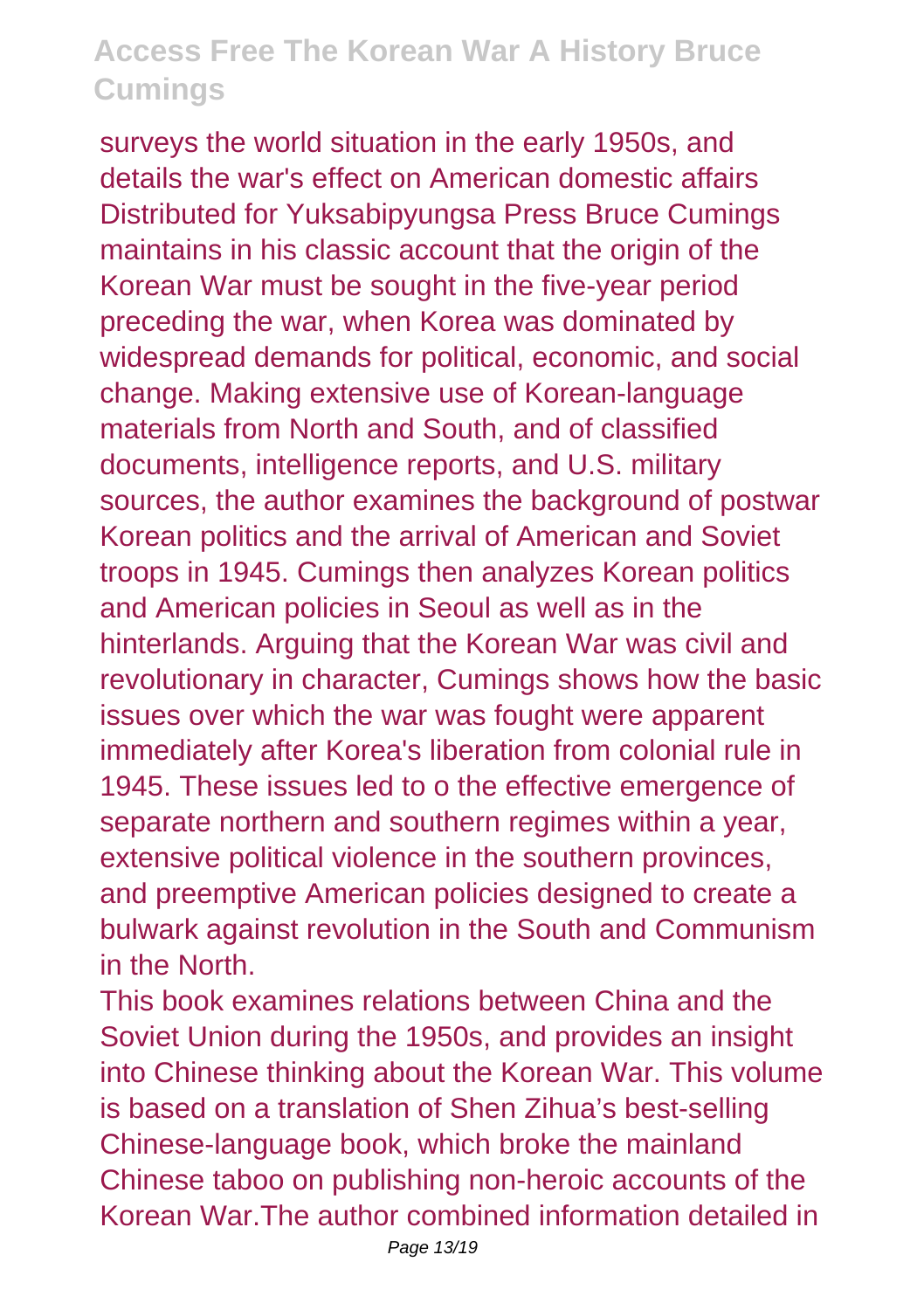Soviet-era diplomatic documents (released after the collapse of the Soviet Union) with Chinese memoirs, official document collections and scholarly monographs, in order to present a non-ideological, realpolitik account of the relations, motivations and actions among three Communist actors: Stalin, Mao Zedong and Kim Il-sung. This new translation represents a revisionist perspective on trilateral Communist alliance relations during the Korean War, shedding new light on the origins of the Sino-Soviet split and the rather distant relations between China and North Korea. It features a critical introduction to Shen's work and the text is based on original archival research not found in earlier books in English. This book will be of much interest to students of Communist China. Stalinist Russia, the Korean War, Cold War Studies and International History in general.

"In three days the number of so-called 'volunteers' reached over three hundred men. Very quickly they organized us into military units. Just like that I became a North Korean soldier and was on the way to some unknown place."—from the book South Korean Lee Young Ho was seventeen years old when he was forced to serve in the North Korean People's Army during the first year of the Korean War. After a few months, he deserted the NKPA and returned to Seoul where he joined the South Korean Marine Corps. Ho's experience is only one of the many compelling accounts found in Voices from the Korean War. Unique in gathering war stories from veterans from all sides of the Korean War—American, South Korean, North Korean, and Chinese—this volume creates a vivid and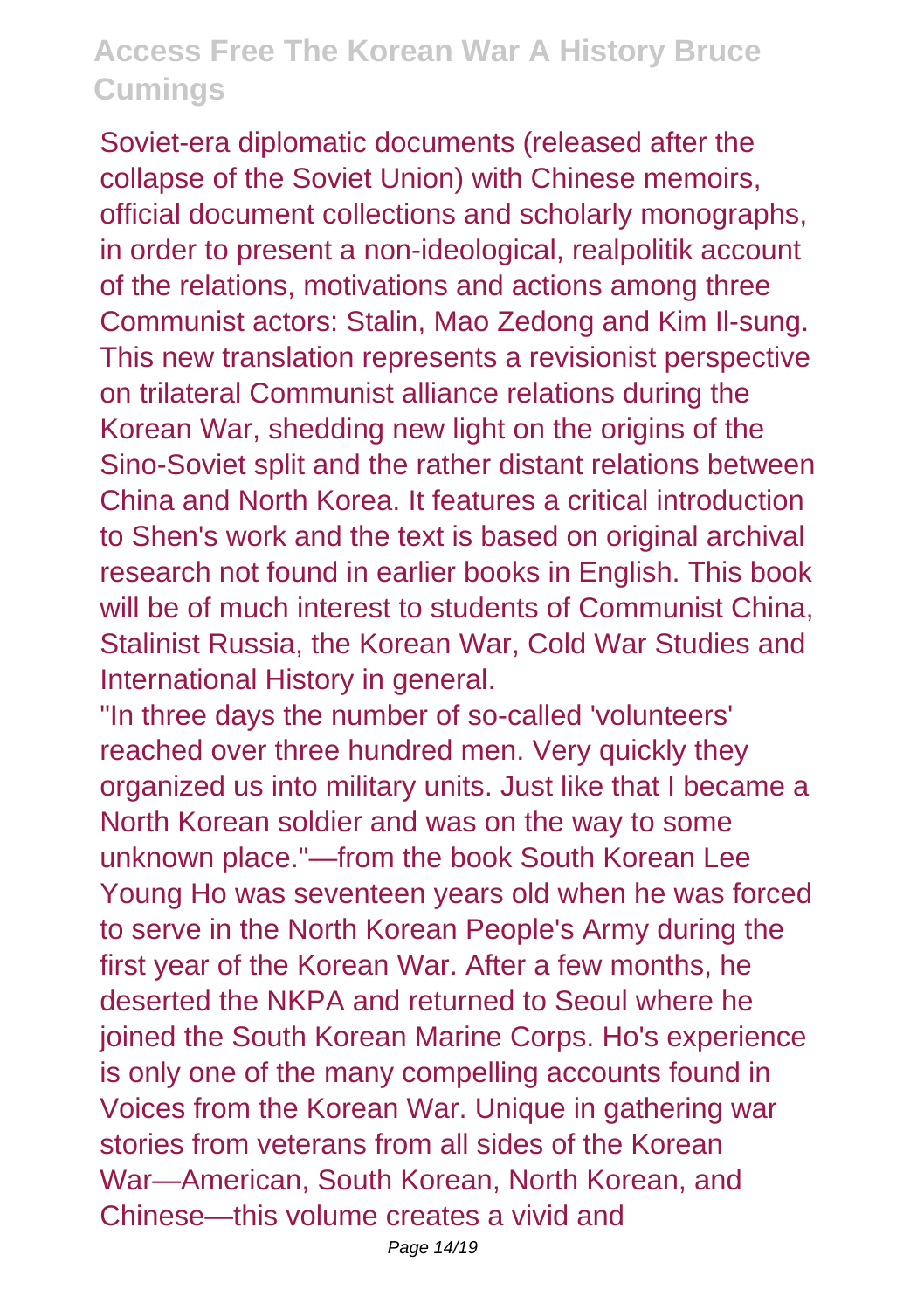multidimensional portrait of the three-year-long conflict told by those who experienced the ground war firsthand. Richard Peters and Xiaobing Li include a significant introduction that provides a concise history of the Korean conflict, as well as a geographical and a political backdrop for the soldiers' personal stories. The Korean WarA HistoryRandom House Digital, Inc. How presidents spark and sustain support for wars remains an enduring and significant problem. Korea was the first limited war the U.S. experienced in the contemporary period - the first recent war fought for something less than total victory. In Selling the Korean War , Steven Casey explores how President Truman and then Eisenhower tried to sell it to the American public. Based on a massive array of primary sources, Casey subtly explores the government's selling activities from all angles. He looks at the halting and sometimes chaotic efforts of Harry Truman and Dean Acheson, Dwight Eisenhower and John Foster Dulles. He examines the relationships that they and their subordinates developed with a host of other institutions, from Congress and the press to Hollywood and labor. And he assesses the complex and fraught interactions between the military and war correspondents in the battlefield theater itself. From high politics to bitter media spats, Casey guides the reader through the domestic debates of this messy, costly war. He highlights the actions and calculations of colorful figures, including Senators Robert Taft and JHoseph McCarthy, and General Douglas MacArthur. He details how the culture and work routines of Congress and the media influenced political tactics and daily news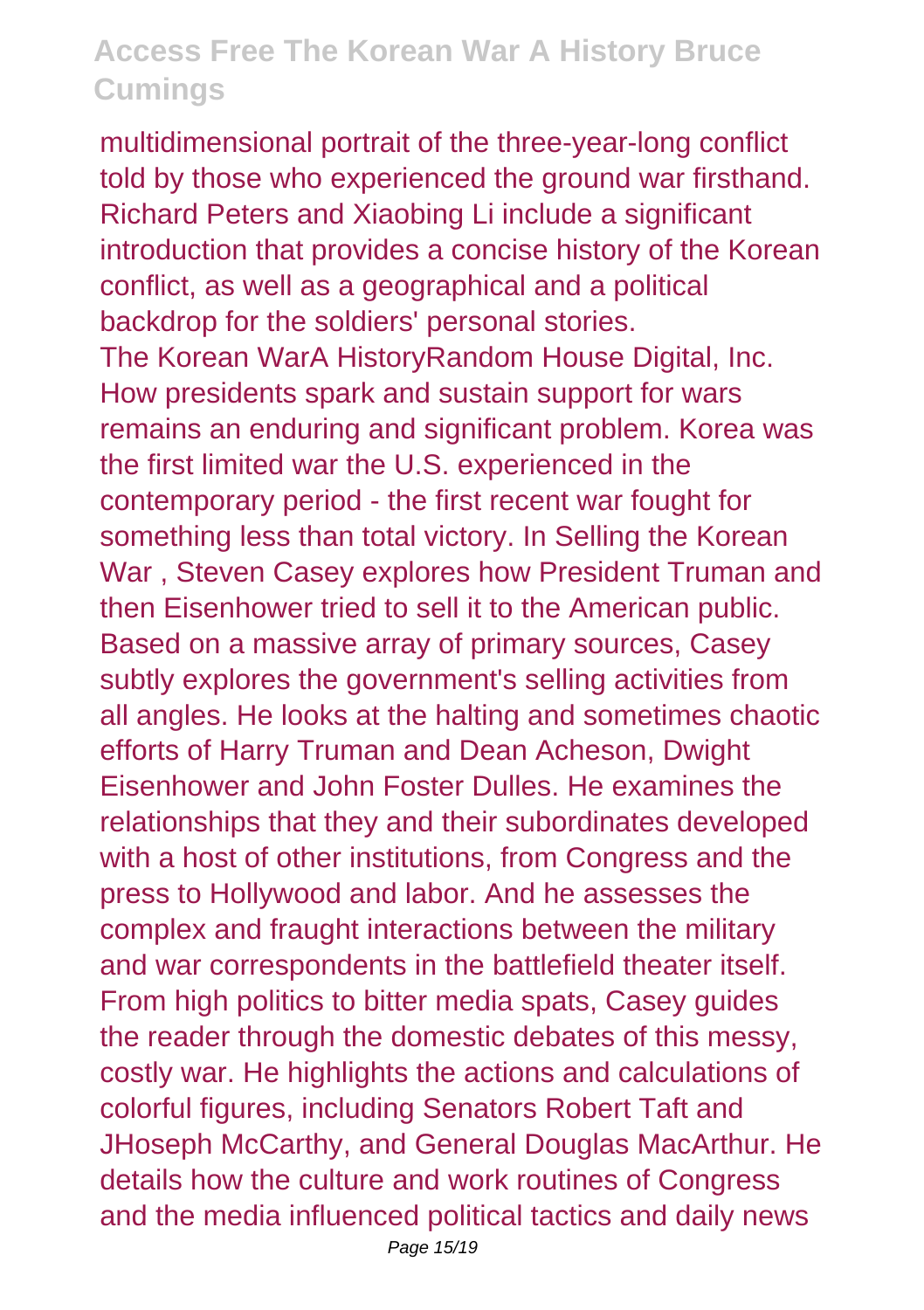stories. And he explores how different phases of the war threw up different problems - from the initial disasters in the summer of 1950 to the giddy prospects of victory in October 1950, from the massive defeats in the wake of China's massive intervention to the lengthy period of stalemate fighting in 1952 and 1953. Depicted as an insular and forbidding police state with an "insane" dictator at its helm, North Korea—charter member of Bush's "Axis of Evil"—is a country the U.S. loves to hate. Now the CIA says it possesses nuclear, chemical, and biological weapons, as well as long-range missiles capable of delivering them to America's West Coast. But, as Bruce Cumings demonstrates in this provocative, lively read, the story of the U.S.-Korea conflict is more complex than our leaders or our news media would have us believe. Drawing on his extensive knowledge of Korea, and on declassified government reports, Cumings traces that story, from the brutal Korean War to the present crisis. Harboring no illusions regarding the totalitarian Kim Jong Il regime, Cumings nonetheless insists on a more nuanced approach. The result is both a counter-narrative to the official U.S. and North Korean versions and a fascinating portrayal of North Korea, a country that suffers through foreign invasions, natural disasters, and its own internal contradictions, yet somehow continues to survive. " The Korean War in World History features the accomplishments of noted scholars over the last decade and lays the groundwork for the next generation of scholarship. These essays present the latest thinking on the Korean War, focusing on the relationship of one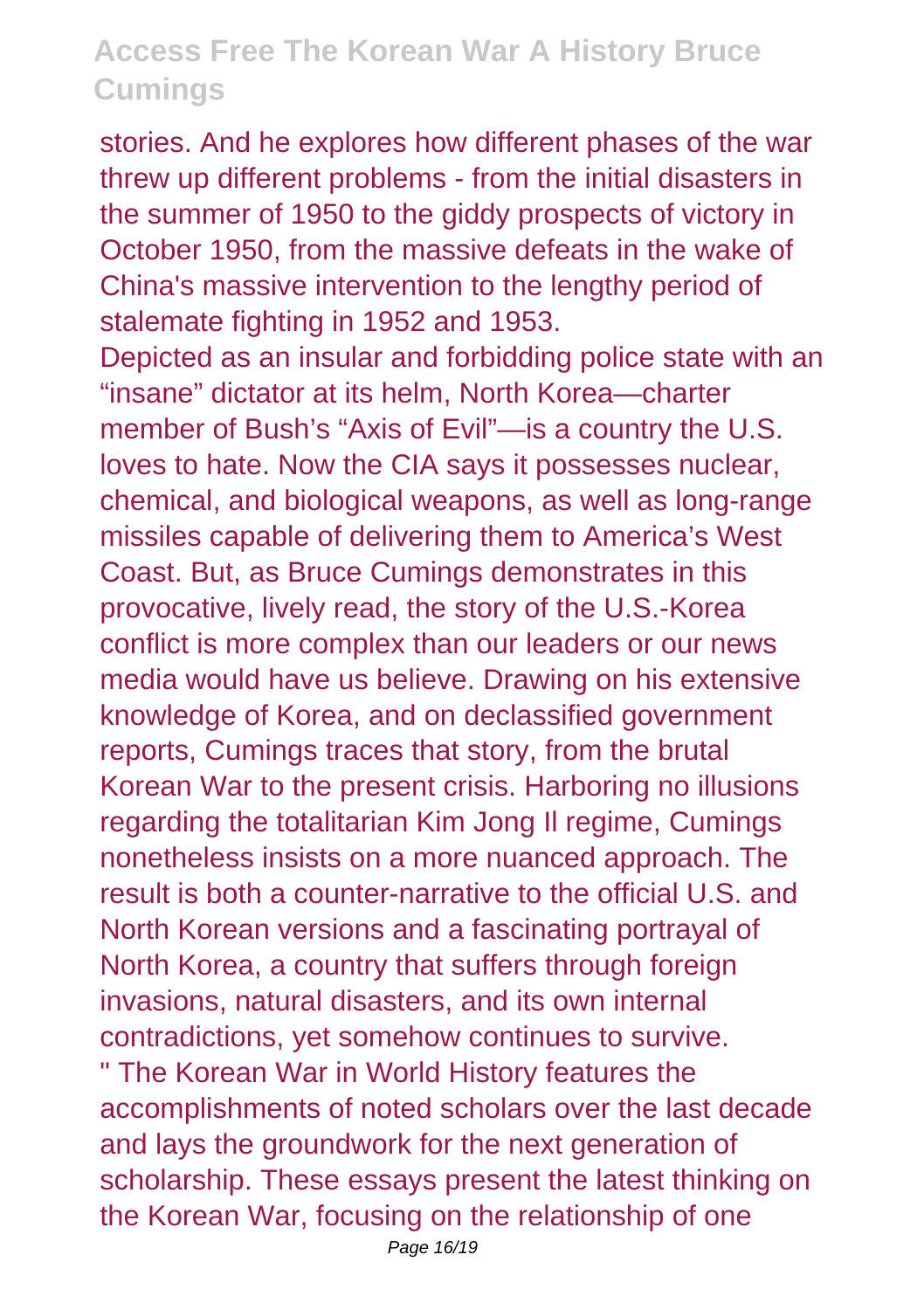country to the war. William Stueck's introduction and conclusion link each essay to the rich historiography of the event and suggest the war's place within the history of the twentieth century. The Korean War had two very different faces. On one level the conflict was local, growing out of the internal conditions of Korea and fought almost entirely within the confines of a small Asian country located far from Europe. The fighting pitted Korean against Korean in a struggle to determine the balance of political power within the country. Yet the war had a huge impact on the international politics of the Cold War. Combat threatened to extend well beyond the peninsula, potentially igniting another global conflagration and leaving in its wake a much escalated arms race between the Western and Eastern blocs. The dynamics of that division remain today, threatening international peace and security in the twenty-first century. Contributors: Lloyd Gardner, Chen Jian, Allan R. Millett, Michael Schaller, and Kathryn Weathersby An interpretative history of the Korean War. The text examines the war within the broader context of Korea's history, offering an analysis of the course of the war, and assessing the role of both North and South Korea and the allied forces in the conflict. The study goes beyond the battlefield, to evaluate the contribution of the UN naval forces and the impact of the war on the homefront. Issues such as defectors, opposition to the war, POWs and the media are explored and original research concerning the war's origins and development is incorporated from Soviet archives. This work should prove to be of value to students and scholars of 20th-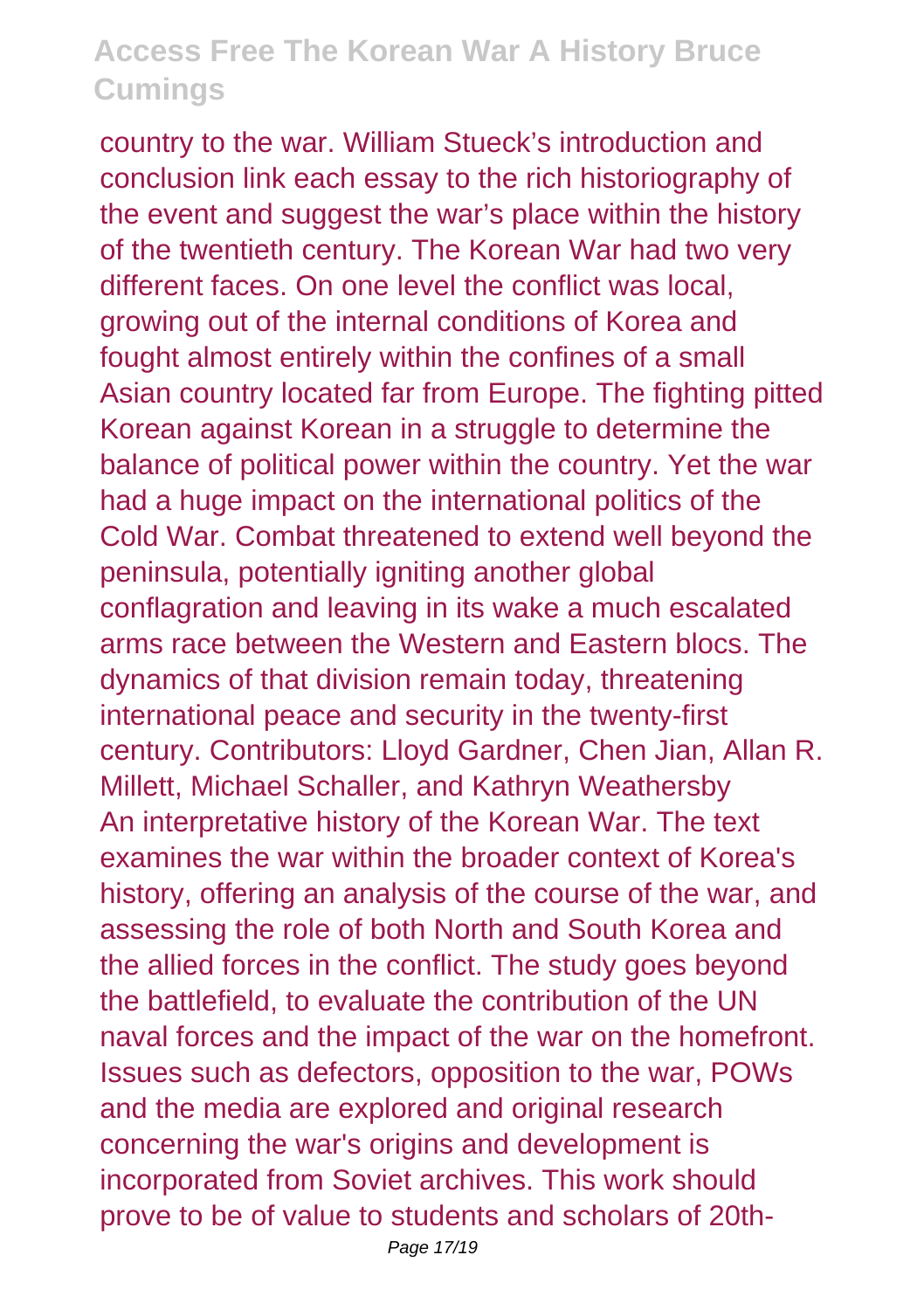century history, particularly, those concerned with American and Pacific history.

Fought on what to Westerners was a remote peninsula in northeast Asia, the Korean War was a defining moment of the Cold War. It militarized a conflict that previously had been largely political and economic. And it solidified a series of divisions--of Korea into North and South, of Germany and Europe into East and West, and of China into the mainland and Taiwan--which were to persist for at least two generations. Two of these divisions continue to the present, marking two of the most dangerous political hotspots in the post-Cold War world. The Korean War grew out of the Cold War, it exacerbated the Cold War, and its impact transcended the Cold War. William Stueck presents a fresh analysis of the Korean War's major diplomatic and strategic issues. Drawing on a cache of newly available information from archives in the United States, China, and the former Soviet Union, he provides an interpretive synthesis for scholars and general readers alike. Beginning with the decision to divide Korea in 1945, he analyzes first the origins and then the course of the conflict. He takes into account the balance between the international and internal factors that led to the war and examines the difficulty in containing and eventually ending the fighting. This discussion covers the progression toward Chinese intervention as well as factors that both prolonged the war and prevented it from expanding beyond Korea. Stueck goes on to address the impact of the war on Korean-American relations and evaluates the performance and durability of an American political